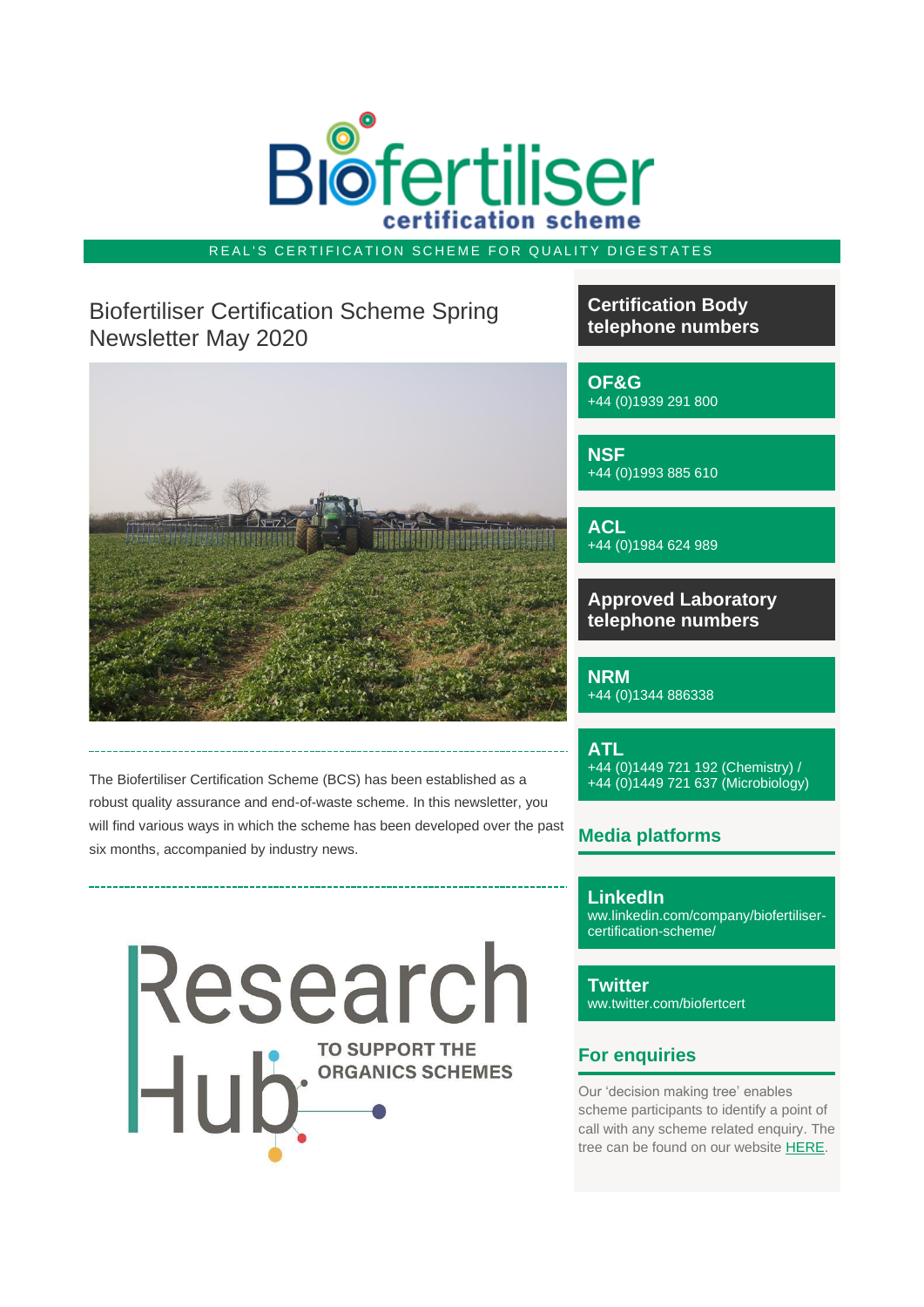#### **First Project of the Research Hub – Successful Contractor**

Following a tender period that concluded in December '19, REAL are delighted to announce that NNFCC have been appointed as the contractor for the first project of the Research Hub: 'The development of a research library for the Organics Recycling industry'. NNFCC submitted an impressive tender document in response to REAL's invitation for tenders, and following an interview at the REAL's offices in November '19, REAL took the decision to offer NNFCC the contract, which has been accepted. We look forward to working with NNFCC on this project in the coming months!

#### **Research Hub Logo**

We are pleased to announce that the Research Hub logo has now been finalised. The logo will be used for all Research Hub official documents and communications. See the final logo above.

#### **The Third and Fourth Meetings of the RH's Research Panel**

The third meeting of the RH's Research Panel took place in October in Edinburgh. The Panel discussed selection and evaluation processes for future projects funded by the Hub. The Hub's new Submission Form and Evaluation Matrix were finalised following the meeting in October, ready for the Research Hub's second call for proposals, which ran from 23rd January to 4th March 2020. During this time, all Scheme participants and industry stakeholders were invited to submit a Research Project Proposal to the Hub.

The fourth meeting of the Research Panel took place on the 17th March, where all submitted research proposals were assessed against the Evaluation Matrix. Detailed discussions took place surrounding each project, and after careful consideration, Panel members submitted a score for all Research Project Proposals submitted. The Panel shortlisted three project proposals to progress to the second phase of evaluation. It is our intention to send a survey to all Scheme Operators via SurveyMonkey. Surveys provide an opportunity for Scheme Participants to score and voice their opinions on the shortlisted proposals; the results of a survey are considered advisory and would be taken into account during the second phase of evaluation by the Research Panel. This mechanism provides Operators with the opportunity to influence the decision surrounding the selection of a research project for the Research Hub.

Please note, a decision has been taken that Research Project Proposals can only be submitted to the Hub within designated 'call periods'. We will ensure to provide enough notice for future call periods, so as Operators and the

# **ADQP review**

In December, the Environment Agency announced the Quality Protocol Review Call for Evidence period, which invited industry to comment and provide evidence to inform the decision on whether to continue, or withdraw support, for those QPs. The closing date for this consultation was 31st January 2020.

REAL submitted a response to the Agency with views gathered from operators through the MDWG QP survey. This response was informed by work carried out by our MDWG and based on discussions with UKAS.

The Agency had hoped to publish their initial review outcome in April/May but the unforeseen nature of COVID-19 may push this back further.

The outcome document will announce the Environment Agency's view on whether they support the existing QP's as demonstrating end-of-waste. We also expect the Agency to set out their views on the evidence they have received to date. The expected position is that they do not support the QP's as they stand, but that they are prepared to continue to support them subject to suitable revision. In this scenario, following publication of the response document, there would be a three month period for industry to commit to funding a revision. The EA would set up a review panel and coordinate closely with environmental regulators in the UK.

The Environment Agency has been clear that industry would be expected to fund a revision, which is estimated to cost around £20,000 per QP.

### **Review of PAS 110**

The most recent PAS 110 review process was finalised by REAL and BSI in March. Following careful consideration, we decided that now is not the right time to initiate a revision of PAS 110.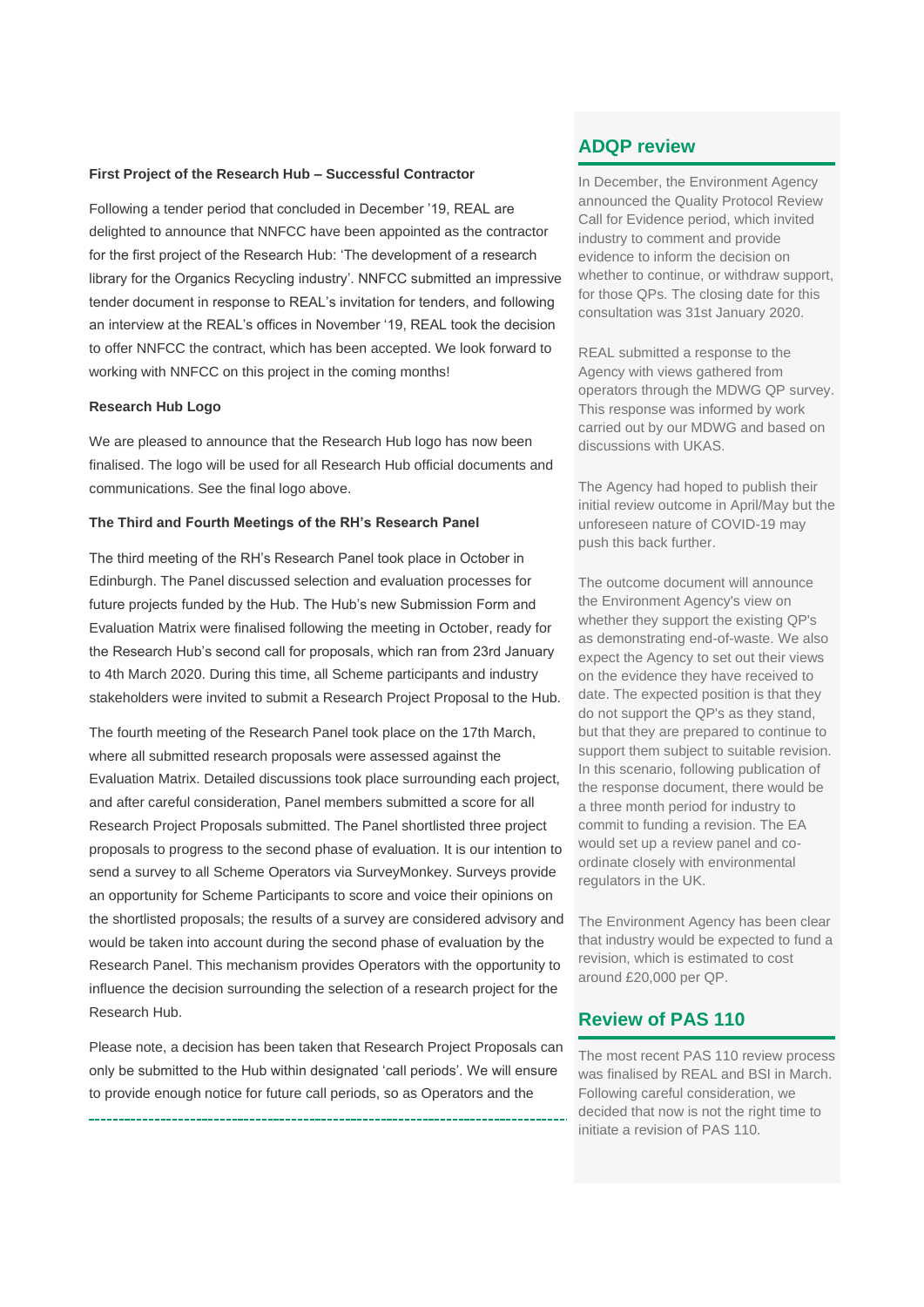wider industry stakeholders alike will have ample time to gather and prepare their ideas for project proposals.

#### **Market Development Working Group**

Our MDWG met for the third time in January. The focus of this meeting was the QP reviews. Prior to this, the MDWG had issued a survey to gather views from operators on potential changes to the QPs. The survey asked for views on the addition of new markets, waste inputs, and whether operators had any evidence to support the suggestions put forward. There were a number of survey responses which were analysed by REAL and discussed at the meeting. This work carried out by the MDWG informed REAL's QP call for evidence submission to the Environment Agency.

The MDWG also held a meeting with the Soil Association in September 2019. During this meeting we discussed the use of certified digestate on organic land. The SA had announced that there was a new interpretation of the EU standard regarding food waste from commercial sources. The new interpretation allows the use of digestate where feedstock contains food waste from commercial kitchens, including any processing facility that produces food waste. More information can be found on their website.

#### **BCS Operators Forum and Technical Advisory Committee**

The last BCS Operator's Forum took place in October in Leeds.

Agenda items included; updates regarding the Approved Laboratories, the Market Development Working Group, the PAS 110 and ADQP reviews. Operators shared ideas for innovative uses of digestate at the Forum and there was in-depth discussion regarding submission of evidence for the QP reviews and the timeframe for the completion of the ADQP and PAS 110 reviews. Issues surrounding the certification of dried digestate were discussed at the Forum and further escalated to the Technical Advisory Committee (TAC), which took place in November in Edinburgh. At the Forum, there was a request for an extension of the sliding scale of nitrogen content by digestate producers for dried digestate, but it was later clarified that dried digestate cannot be certified to the ADQP for 'product' status under the BCS.

The Environment Agency confirmed to REAL following the TAC meeting that dried digestate / dry separated fibre is not included in the ADQP with an approved and designated market. However, it would be considered for inclusion to the ADQP in the review process, if appropriate evidence is submitted during the call for evidence period.

We began facilitating discussions surrounding a revision of PAS 110 in 2018 at the BCS Operators' Forum, as well as at the TAC meeting. These discussions revolved around the review of the Anaerobic Digestate Quality Protocol; the availability of scientific evidence to support technical changes; a consideration of costs; and the launch of the Research Hub.

In May 2019, we issued a survey to operators that asked, 'Do you think there is a need to initiate a PAS 110 revision process in the near future?'. The survey results were compiled, analysed, and presented to the TAC. The TAC agreed that the results of the survey indicated that BCS Operators were not strongly in favour, presently, of a revision. REAL also sought views from industry bodies.

The outcome of the ADQP review has the potential to inform and influence a PAS 110 review/revision process. A review/revision would be timely post-ADQP review. REAL will aim to seek views from operators and engage with the wider industry in regard to a post-ADQP PAS 110 review process. We will contact BSI in the autumn regarding future plans to review the standard.

# **Laboratory Approval Scheme**

We have established a framework for laboratories approved to undertake testing under the BCS. The Laboratory Approval Scheme (LAS) has been in place since the beginning of this year. The LAS involves the Certification Bodies in the approval process and introduces new requirements for the laboratories; a revised scope of auditing, UKAS accreditation for 'standard' test methods, and participation in a PT programme for non-standard methods.

REAL continues to manage the approval process and the Approved Laboratories continue to participate in the on-going performance assessments and annual